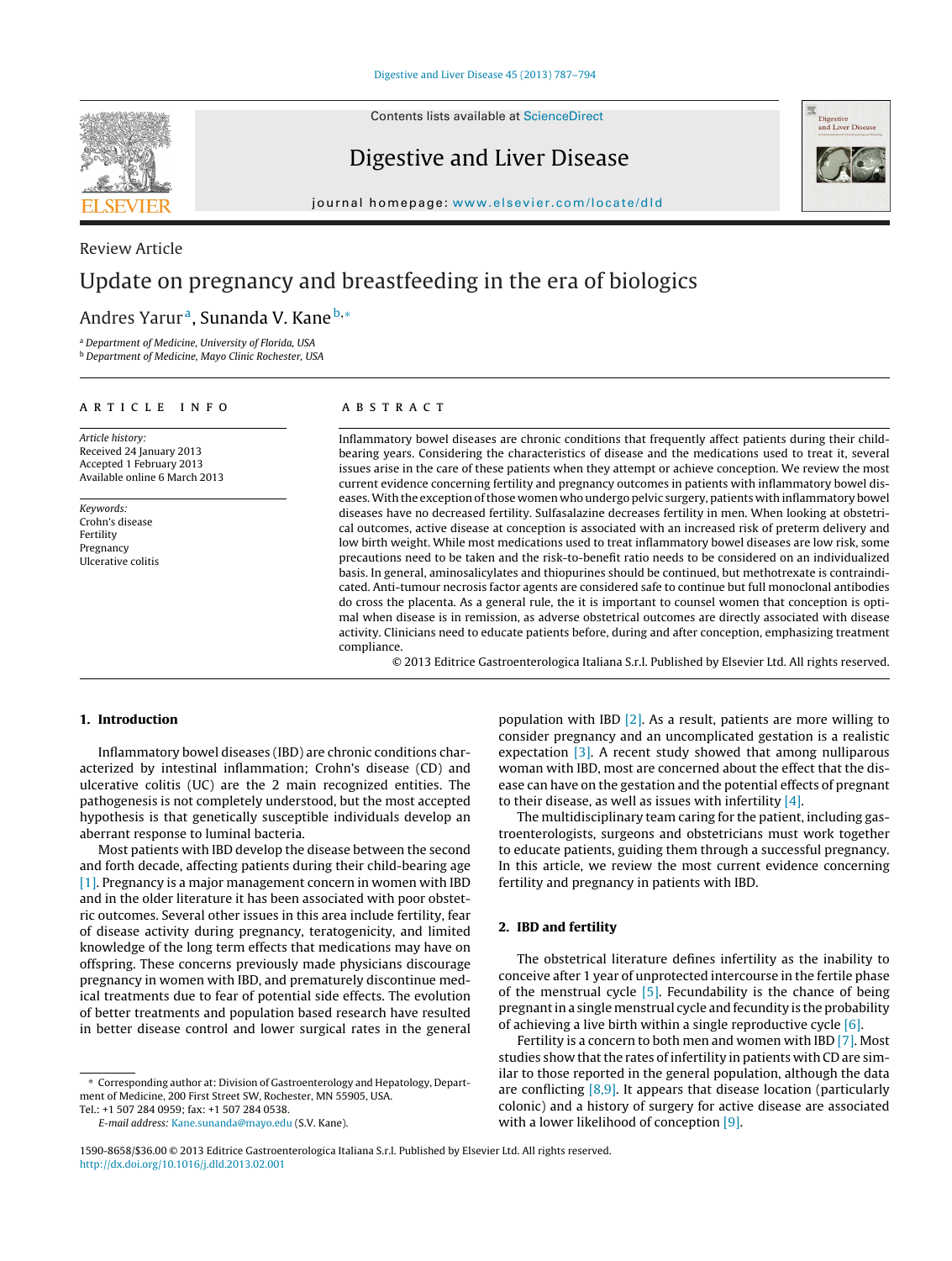In women with UC that have not undergone surgical treatment, fertility is not affected. On the contrary, those women who have undergone colectomy with ileal pouch anal anastomosis (IPAA), fecundability is significantly reduced  $[10,11]$ . Two meta-analyses have since demonstrated this phenomenon [\[12,13\].](#page-5-0) The underlying mechanism for this finding is thought to be due to adhesions created in the pelvis during the creation of the pouch, as women who undergo subtotal colectomy preserve their fertility [\[14,15\].](#page-5-0)

### **3. Pregnancy outcomes**

When compared to healthy controls, most studies have shown that women with CD or UC are more likely to deliver prematurely and their infants have a higher risk of low birth weight [\[16\].](#page-5-0) They are also at a higher risk of having a caesarean section [\[17\].](#page-5-0) A recent Japanese study compared pregnancy outcomes before and after onset of the disease. They reported that patients with UC have similar pregnancy outcomes after disease onset when compared to the observed rates prior to disease onset, but those women with CD had higher rates of spontaneous abortion when conception occurred after the development of IBD  $[18]$ . However, another populationbased including patients with UC in Denmark and Sweden showed no increased risk [\[19\].](#page-5-0) In Israel, researchers looked at long-term outcomes in the offspring of patients with IBD when compared to controls. At the time of analysis, the median age of the offspring was 14 years in the IBD group and 12 years in the control group [\[20\].](#page-5-0) The investigators found that children born to mothers with IBD had significantly more congenital anomalies as well as neurodevelopmental problems [\[20\].](#page-5-0)

While it may appear that patients with IBD may have worse obstetrical outcomes, the evidence points to disease activity as the main driver for these findings. When disease activity is taken into account, pregnancy outcomes other than small for gestational age and C-section do not appear to be higher [\[21\].](#page-5-0)

#### **4. Disease activity in pregnancy**

In UC, the consensus is that pregnancy does not directly affect disease course, even though some studies relate discontinuation of medications and smoking as potential factors affecting disease activity [\[22\].](#page-5-0) For those women who have undergone an IPAA, most surgeons recommend that vaginal delivery be avoided. However, the literature suggests that there is no increased risk for pouch complications after delivery [\[23\].](#page-5-0)

In CD, the influence of pregnancy on the natural course of disease has been a point of debate. One French study found that patients with CD did had a higher activity index the year before and after pregnancy, but these results were not significant when controlled for smoking [\[24\].](#page-5-0) A British study found that patients with CD who had been pregnant had a lower rate of surgical resection when compared to those were never pregnant [\[25\].](#page-5-0) In another European cohort study, the authors found no difference in the development of strictures or the rate of bowel resection. However when compared to the period of time before pregnancy, women in the study group had lower rate of flares after pregnancy [\[26\].](#page-5-0) An interesting study that was to look at maternal–foetal HLA discordance as a biologic mechanism for disease activity during pregnancy found that a combined disparity in loci DRB1 and DQ was associated with lower overall disease activity and an improvement of symptoms over time [\[27\].](#page-5-0) The mode of delivery in CD is based on the presence or absence of perianal disease. Current recommendations include C-section for those women with active fistulizing disease [\[28\].](#page-5-0)

Endoscopic evaluation of disease may be warranted during pregnancy. Indications for a procedure do not differ from the nonpregnant state but if possible should be deferred to the second trimester. The obstetrical team should be involved in the riskbenefit assessment and the baby should be closely monitored. The experience with colonoscopy in pregnant patients is limited, even though seems to be viable and low risk if performed in the appropriate clinical setting [29-31]. The two main procedural concerns involve patient position and medication use. The patient should be in the left lateral position but in order to avoid vascular compression a pelvic tilt can be created by placing a pillow under the patient's right hip [\[32\].](#page-5-0) If lower endoscopy requires an oral lavage, one time use of polyethylene glycol solutions are considered low risk. When possible, patients should be done without any medications if a flexible sigmoidoscopy is anticipated. If a colonoscopy is required, then propofol with foetal monitoring is recommended [\[32\].](#page-5-0)

The need for emergent surgery during pregnancy is done for the same indications as in the non-pregnant patient. Surgical maternal and foetal morbidity is high and thus surgery should be delayed if possible to the end of the second or third trimester, and be as limited as possible. One such intervention is a Turnbull blowhold colostomy where colonic decompression is performed as opposed to intra-abdominal surgery [\[33\].](#page-5-0)

Many women with IBD are afraid to nurse as they are concerned about the effect of medications on breast milk. One study found that women with IBD were less likely to breastfeed, and that disease activity was related to medication cessation [\[34\].](#page-6-0) A second Canadian study found that women were not more likely to have disease activity if they nursed [\[35\].](#page-6-0)

#### **5. Medications**

In general and due to several factors, medication adherence in pregnancy is poor [\[36\],](#page-6-0) although patient counselling can reverse this effect [\[37\].](#page-6-0) Despite the fact that one of the most important risk factors for adverse obstetrical outcomes is disease activity, we frequently see patients and/or clinicians discontinue some or all the drugs when a patient is diagnosed as pregnant, mostly because of the potential teratogenic effect. The discontinuation of medications can have detrimental consequences for both mother and foetus, especially on those patients with severe disease [\[38\].](#page-6-0)

Evaluating the effects of medication exposure during pregnancy is challenging mainly because large number of patients are needed to record rare events, and randomizing patients to test harm is obviously unethical. To complicate the problem even further, the pharmacokinetics of drugs are frequently altered in pregnancy, which can potentially affect the required dose and measurement of serum levels.

#### 5.1. Aminosalicylates

Neither sulfasalazine nor mesalamine have been found to increase the risk for congenital abnormalities [\[39–41\].](#page-6-0) In May of 2010, the Food and Drug Administration (FDA) issued a warning for 2 mesalamine preparations (Asacol and Asacol HD), as their enteric coating contains dibutyl phthalate (DBP), which in animals (at very high doses), has been associated with external and skeletal malformations and adverse effects on the male reproductive system  $[42]$ . Asacol is now rated a class C drug ([Table](#page-2-0) 1), while other mesalamine preparations are rated as class B. Those patients receiving sulfasalazine require extra folate supplementation as sulfasalazine inhibits dihydrofolate reductase, which decreases body stores. Folic acid supplementation has been shown to reduce the risk of cleft palate and cardiovascular teratogenicity  $[42]$ . The amount of aminosalicylate metabolites excreted in breast milk is negligible, and is considered low risk for nursing [\[43\].](#page-6-0)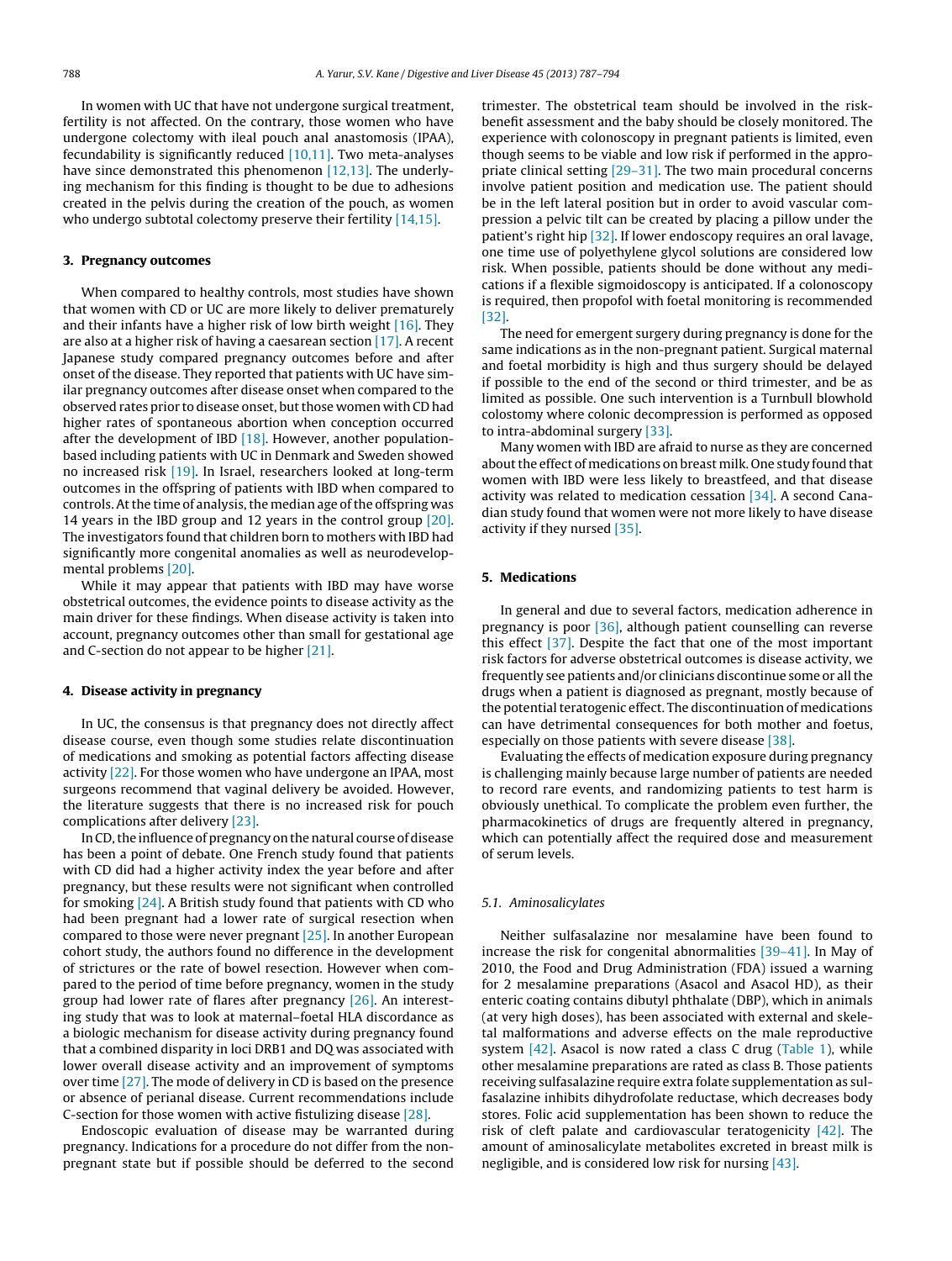<span id="page-2-0"></span>**Table 1**

US Food and Drug Administration categories for drug safety during pregnancy.

| FDA category | Definition                                                                                                                                                                                                                                                                                                      |
|--------------|-----------------------------------------------------------------------------------------------------------------------------------------------------------------------------------------------------------------------------------------------------------------------------------------------------------------|
| A            | Controlled studies in pregnant women have not shown<br>increased risk of foetal abnormalities if administered<br>during the first trimester of pregnancy. If this drug is used<br>during pregnancy, the possibility of foetal harm appears<br>remote.                                                           |
| B            | Animal reproduction studies have failed to demonstrate a<br>risk to the foetus but there are no adequate and<br>well-controlled studies in pregnant women or animal<br>reproduction studies have shown an adverse effect (other<br>than decrease in fertility), but adequate and                                |
|              | well-controlled studies in pregnant women have failed to<br>demonstrate a risk to the foetus during the first trimester<br>of pregnancy.                                                                                                                                                                        |
| $\Gamma$     | Animal reproduction studies have shown an adverse effect<br>on the foetus, and there are no adequate and<br>well-controlled studies in humans or there are no animal<br>reproduction studies and no adequate and well-controlled<br>studies in humans.                                                          |
| D            | Evidence of human foetal risk based on adverse reaction<br>data from investigational or marketing experience or<br>studies in humans, but the potential benefits from the use<br>of the drug in pregnant women may be acceptable despite<br>its potential risks.                                                |
| X            | Studies in animals or humans have demonstrated foetal<br>abnormalities and/or if there is positive evidence of foetal<br>risk based on adverse reaction reports from investigational<br>or marketing experience. The risk of the use of the drug in<br>a pregnant woman clearly outweighs any possible benefit. |

FDA. Federal Register/Vol. 73, No. 104/2008.

In men, sulfasalazine induces oligospermia and abnormal sperm morphology and function, which can lead to impaired fertility. These changes resolve after discontinuation of medication. Switching to a mesalamine formulation is recommended to control disease [\[44–47\].](#page-6-0)

#### 5.2. Antibiotics

Even though antibiotics as a class are not recommended for the primary treatment of CD or UC, some agents are frequently used in IBD (e.g. quinolones and nitroimidazoles) [\[48\].](#page-6-0) They have a role treating septic complications, fistulizing disease and preventing post-operative recurrence of CD (nitroimidazoles) [\[49,50\].](#page-6-0) Short term metronidazole has been found to be safe in pregnancy, with no increased teratogenic risk and is a pregnancy category B drug [\[51–53\].](#page-6-0) Metronidazole can be detected in breast milk but does not appear to have an immediate effect in the neonate [\[54\].](#page-6-0) Nevertheless, the effects of long-term exposure are not clear, and breastfeeding while on this medication is not recommended.

Quinolones are also commonly used in patients with CD. Because they bind to bone and cartilage, quinolones pose a theoretical risk for arthropathies, even though this has not been proven in humans. They are rated as a category C medication [\[55–58\].](#page-6-0) Rifaximin is an oral antibiotic with minimal absorption that was recently shown to have some efficacy in the induction of remission in CD [\[59\].](#page-6-0) The clinical experience with this drug is limited and even though is considered a "non-systemic" antibiotic, there are no studies in animals or humans that assess safety in pregnancy. Rifaximin is a pregnancy class C drug.

## 5.3. Corticosteroids

Corticosteroids are frequently used in IBD, although their long term use is limited by the side effect profile. While most studies in humans point towards no increased risk of teratogenicity [\[60–62\],](#page-6-0) some have found a possible association with cleft lip and palate  $[63-65]$ . It is also important to mention that the dose and time of treatment with corticosteroids may play an important role when addressing the risk of side effects. In patients with rheumatoid arthritis, studies have shown that prolonged treatment and/or doses greater than 15 mg of prednisone are associated with intrauterine infection and premature delivery [\[66\].](#page-6-0) In a case series that included pregnant patients receiving oral budesonide for CD, none of the 8 patients had complications or adverse foetal outcomes, but larger trials addressing the safety of budesonide are needed [\[67\].](#page-6-0) While corticosteroids are rated as pregnancy category C, the benefits and risks of the treatment need to be evaluated in a case-by-case basis. Prednisone, prednisolone and methylprednisolone are the agents of choice as their metabolism by the placenta is higher than other formulations. Studies on patient receiving prednisone or prednisolone have found that the concentration in breast milk is low [\[68\].](#page-6-0) Overall, mothers can breastfeed while on these medications.

#### 5.4. Azathioprine/6-mercaptopurine

6-Mercaptopurine (6-MP) and its pro-drug azathioprine (AZA) are frequently used alone or in combination to treat IBD [\[69\].](#page-6-0) Its metabolism is complex, and the pro-drug can follow different pathways, which is also variable from patient to patient. In animals that received parenteral AZA, most studies have found an increased risk for several malformations, including cleft palate, skeletal anomalies, decreased thymic size, limbic malformations, ocular and urological anomalies [\[70,71\].](#page-6-0) However, the doses used in these studies as well as route of delivery (intraperitoneal, subcutaneous) produce much higher drug concentrations than used in humans.

Most of the data in regards to the thiopurines suggest its safety in pregnancy. The placental concentration of AZA ranges from 64 to 93% of the maternal blood level, even though the concentration in foetal blood only reaches 1–5% of their respective maternal blood levels [\[70\].](#page-6-0) A case series looking at the concentration of thiopurine metabolites in the umbilical cord artery found that 6-thioguaninenucleotides (6-TGN) are detectable at 22–91% of the maternal blood levels. 6-Methylmercaptopurine (6-MMP) was undetectable in all three cases. Interestingly, in two of the three cases, the metabolites were also measured in the umbilical cord vein, finding similar levels to the umbilical artery [\[72\].](#page-6-0) Most studies in humans have shown no increased rate of spontaneous abortion, congenital malformations, neoplasia or infections [\[73–79\]](#page-6-0) however others have shown an increased risk of congenital malformations, perinatal mortality and pre-term birth in children born to women exposed to AZA/6-MP during pregnancy [\[80,81\].](#page-6-0) Another study found a specific association between AZA use in early pregnancy and cardiac malformations (ventricular/atrial septal defects) [\[82\].](#page-6-0) It is likely that those adverse outcomes seen are due to active underlying disease and are not a direct effect of the AZA or its metabolites. Given the weight of evidence for their safety and the known effects of active disease on pregnancy outcomes, the current recommendation is to continue AZA/6-MP while attempting or after conception.

Breastfeeding while on thiopurines is another controversial topic. A study from Denmark with 8 patients found that excretion of 6-MP in breast milk is extremely low (<0.008 mg/kg body-weight/24 h) and is present only within the first 4 h after medication intake [\[83\].](#page-6-0) Another study from Austria with 11 patients found that the offspring of patients receiving AZA did not have an increased rate of infections when compared to those who were not [\[84\].](#page-6-0) The same study found no difference in general development or hospitalization rate of infants nursed. While thiopurine methyltransferase enzyme activity is higher in newborns when compared to adults [\[85\],](#page-6-0) the clinical significance of this phenomenon is unknown. The current recommendation is that nursing is low risk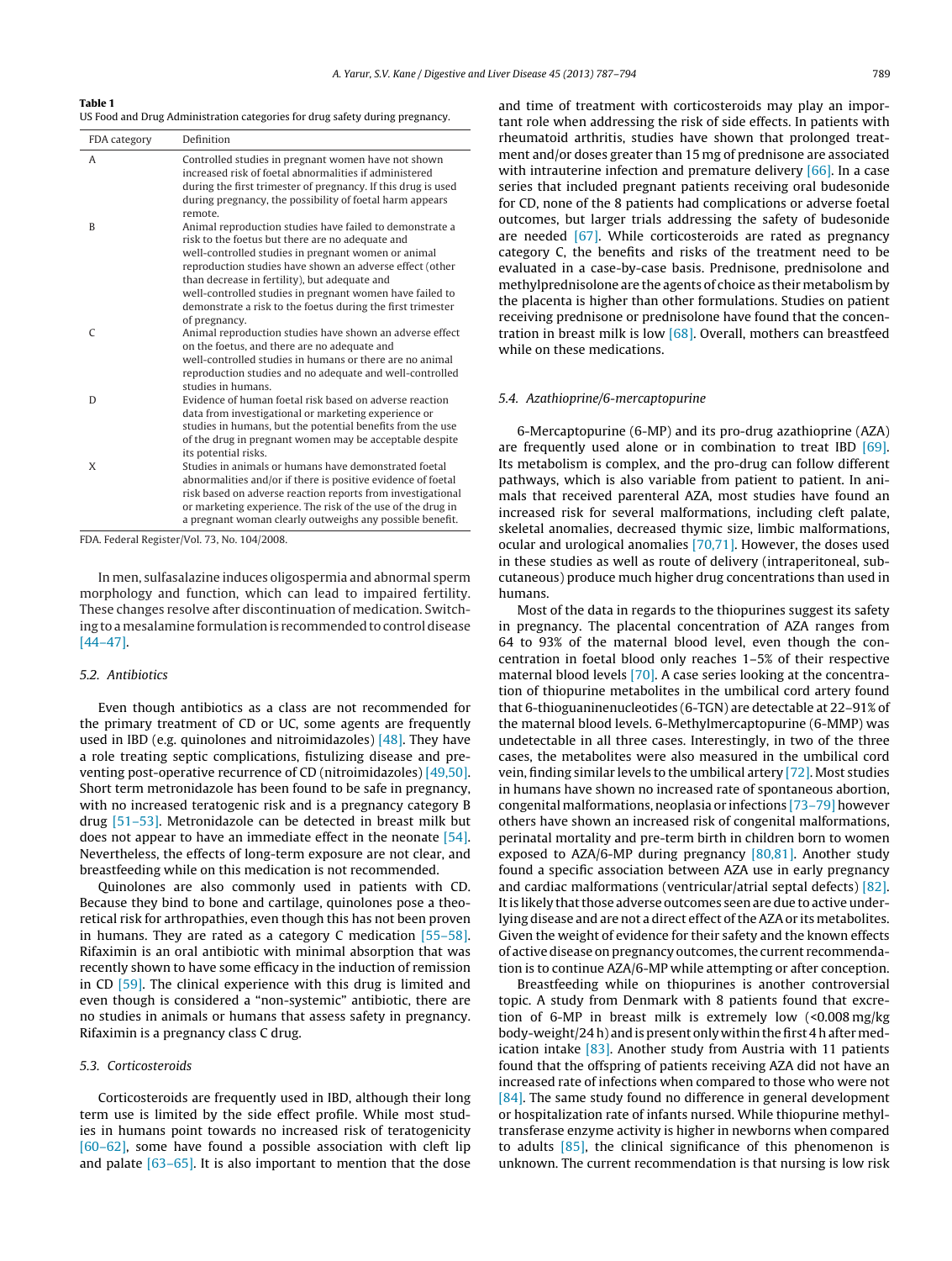in women taking thiopurines, and to further minimize infant exposure nurse with milk produced only after 4 h of drug ingestion.

Another issue that has been an issue of debate is the use of thiopurines by men wishing to father children. Whereas an early retrospective study done in the United States showed an association between paternal use of 6-MP within 3 months of conception and both congenital abnormalities and spontaneous abortions [\[86\],](#page-6-0) larger studies done in Spain and another in Germany refuted these initial findings [\[87,88\].](#page-6-0) Azathioprine does not appear to affect male fertility [\[89\].](#page-6-0)

#### 5.5. Methotrexate

The teratogenic effect of methotrexate is well known (even at low doses). Prenatal exposure in the first trimester increases the risk of hydrocephalus, anencephaly, cranial dysostosis, cerebral anomalies, dysmorphic facies, skeletal malformations and limb defects [\[90\].](#page-6-0) In later stages of pregnancy, there is an association with growth retardation and functional abnormalities [\[90\].](#page-6-0) Methotrexate is a category X drug and should not be used in pregnant women or on those considering conception. There should be "washout" period between drug exposure and conception, most often the recommendation is 3 months. An Israeli study done in patients who received methotrexate for ectopic pregnancy and conceived within 6 months of methotrexate demonstrated no increase in congenital abnormalities. Methotrexate is excreted in breast milk [\[91\]](#page-6-0) and should not be used while breastfeeding [\[92\].](#page-7-0)

As with AZA, there is a concern regarding the use of methotrexateon fertility and risk of teratogenicity in men that want to conceive. To date, there is no evidence of unfavourable pregnancy outcomes in pregnancies fathered by men with recent exposure to methotrexate. Some reports have found that it can cause reversible oligospermia, but most of those studies are confounded by the fact that patients had been exposed to several anti-neoplastic drugs [\[93\].](#page-7-0) In view of the limited information and the theoretical risk of sperm mutation, it is suggested that a washout period for men be 3 months before attempting conception.

#### 5.6. Cyclosporine and tacrolimus

Both cyclosporine and tacrolimus are calcineurin inhibitors widely used to avoid organ rejection after transplantation and have some role in some clinical scenarios within IBD (123). Cyclosporine crosses the placenta, with foetal circulation levels ranging from 10 to 50% of maternal level  $[94]$ . No studies have shown an increased risk of malformations, even though there are some reports of low birth weight [\[95\].](#page-7-0) A meta-analysis done with studies in transplanted patients found no statistical significant increase in teratogenicity [\[96\].](#page-7-0) In UC, the experience is limited to case reports and one retrospective study [\[97–100\].](#page-7-0) Cyclosporine is present in the foetal circulation during gestation at similar concentrations to those in the mother and breastfeeding needs to be avoided [\[101\].](#page-7-0)

Tacrolimus has been shown to be useful improving fistula discharge in patients with CD  $[102]$ . As with cyclosporine, most of the experience is with post-transplant patients; studies have not shown worse obstetrical outcomes [\[103\].](#page-7-0) Prenatal growth for gestational age and postnatal infant growth for postpartum age have been found to be similar to the general population  $[104]$ , but tacrolimus use during pregnancy has been associated with hyperkalaemia in the neonate [\[105\].](#page-7-0) Tacrolimus is detectable in breast milk, but at very low concentrations (0.06  $\mu$ g/kg/d) [\[106\].](#page-7-0) Even though several reports have found that breastfeeding is safe, the data is scarce [\[105,107\].](#page-7-0) It is also important to mention that the pharmacokinetics of tacrolimus during pregnancy is altered, with an increased unbound tacrolimus concentration [\[108\].](#page-7-0)

#### **6. Biologics**

#### 6.1. Infliximab and adalimumab

Infliximab is a chimeric mouse/human monoclonal IgG1 antibody against tumour necrosis factor alpha (TNF- $\alpha$ ) approved by the FDA for the treatment of CD and UC in 1998 and 2005 respectively. Adalimumab is a fully human IgG1 antibody that also antagonizes TNF- $\alpha$ . Both been found efficacious in the treatment of CD and UC and have been classified by the FDA as a pregnancy class B [\[109–111\].](#page-7-0)

There is an abundance of TNF and its receptors in endometrial, decidual and placental tissue, having a pivotal role in the reproduc-tive system [\[112\].](#page-7-0) Also, in animal models, TNF- $\alpha$  has been found to protect embryos exposed to teratogenic stress [\[113\].](#page-7-0) Conversely, there is evidence that overexpression of TNF (e.g. a maternal infection) will induce placental damage, foetal loss, growth retardation [\[114,115\].](#page-7-0)

IgG is transported across the placenta to confer immunity to the foetus. Documentation of serial levels during pregnancy demonstrates that placental transport of IgG increases with gestational age, starting with a negligible transport in the first trimester to the highest transfer during the third trimester  $[116]$ . IgG is transported across the human placenta through an active transport mechanism mediated by foetal Fc receptors located in the syncytiotrophoblast [\[117\].](#page-7-0) Both infliximab and adalimumab have been found in the newborns in higher levels than in the peripheral blood of their mothers, and they remain detectable for up to 6 months after birth [\[118,119\].](#page-7-0) Another case series found that when stopped before 30 weeks of pregnancy, the levels in the newborn (but not in the mother) were undetectable  $[120]$ . It is currently recommended that if not detrimental to maternal health, that biologics be held after week 28 or thereabouts to minimize foetal exposure to therapy.

The concern is that exposure to TNF- $\alpha$  will alter the maturation of the infant's native immune system  $[121]$ , and that the presence of these antibodies will increase the risk of malformations, infections and/or decrease the response to vaccines. The offspring of animal models who received an anti TNF- $\alpha$  throughout pregnancy have not develop abnormalities in the development or maturation of the immune system in the offspring [\[122,123\]](#page-7-0)

A European observational study compared pregnancy outcomes in several groups: direct exposure to infliximab or adalimumab (within 3 months prior conception and/or during pregnancy until the second trimester), indirect exposure (the mother received an anti TNF- $\alpha$  before pregnancy), those who were naïve to anti TNF- $\alpha$ and before the diagnosis of IBD. They found no difference in outcomes among patients with a diagnosis of IBD irrespective of anti TNF- $\alpha$  exposure [\[124\].](#page-7-0) This again supports the fact that the disease itself (and not the treatment) is the main responsible for worse outcomes.

A report from the Crohn's Therapy, Resource, Evaluation, and Assessment Tool (TREAT) registry showed that when compared to the data from the general U.S. American population, those patients that were exposed to infliximab during pregnancy had similar outcomes [\[125\].](#page-7-0) An update from the same registry showed that among maternal and paternal live births, 92.4% had no defects and 90.2% had no adverse events [\[126\].](#page-7-0)

The Pregnancy in IBD And Neonatal Outcomes (PIANO) registry is a prospective multicenter study aiming to determine whether exposure to AZA/6-MP and/or anti TNF- $\alpha$  during pregnancy worsens obstetrical outcomes [\[127\].](#page-7-0) In a preliminary report, the authors described no increased risk for congenital abnormalities by drug exposure, even though the offspring of mothers who were receiving combination therapy with adalimumab or infliximab plus AZA/6-MP had a 35% (95% CI 10–80%)increase in risk of infection at 9–12 months of age when compared to those who were receiving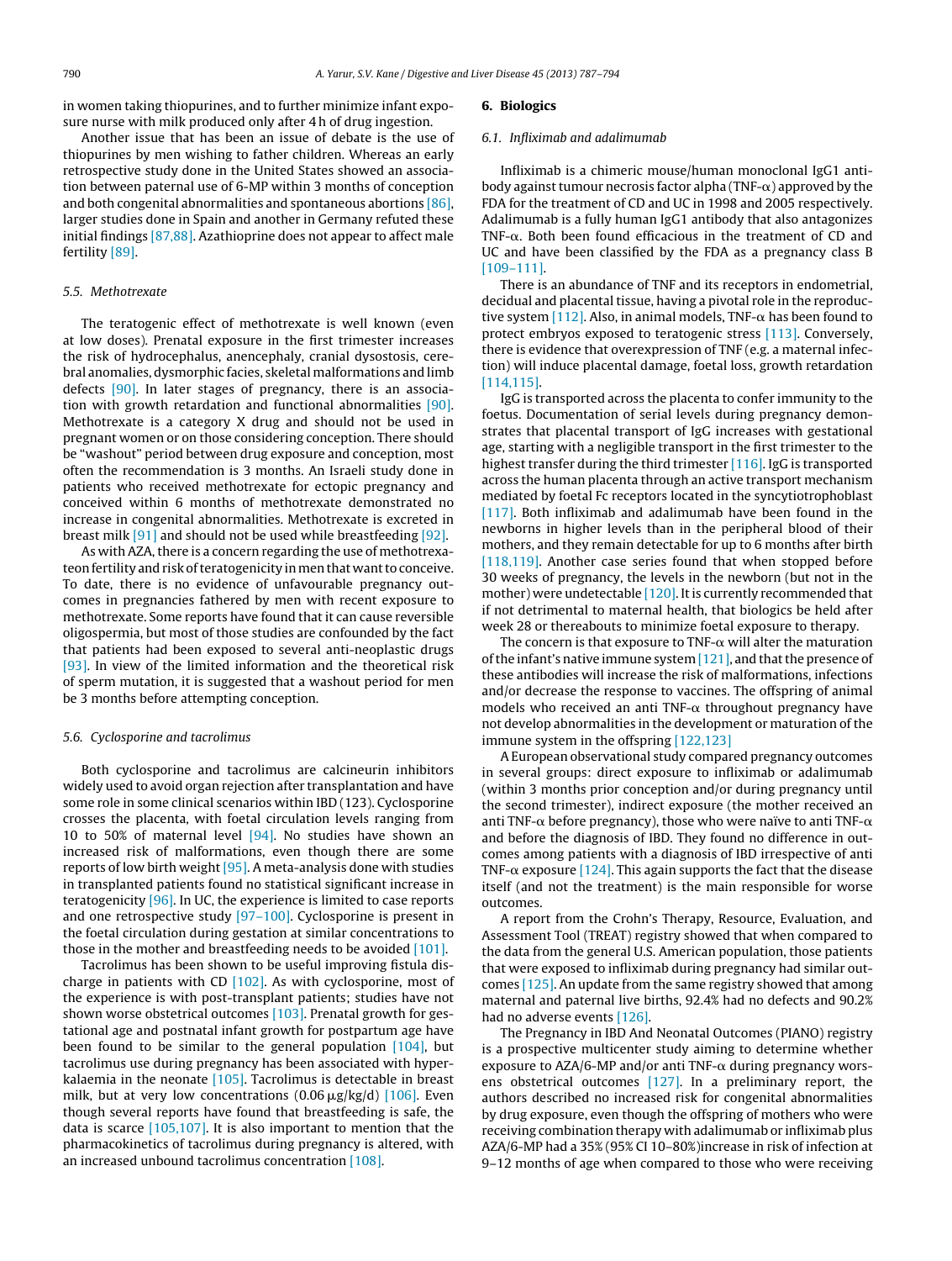<span id="page-4-0"></span>monotherapy. The secondary outcomes (infant height, weight and developmental milestones) were similar among groups.

While most studies and case reports have shown no association between anti TNF- $\alpha$  and pregnancy complications or foetal malformations, a review of reports for adverse foetal outcomes submitted to the FDA found a high rate of malformations on those pregnant patients exposed to infliximab or etanercept. The authors described that most of these congenital abnormalities were part of the VACTERL syndrome (vertebral abnormalities, anal atresia, cardiac defect, tracheoesophageal, renal, and limp abnormalities) [\[128\].](#page-7-0) The interpretation of those results needs to be done carefully as the study had several limitations including reporting bias. In addition, cardiac defects are very common, and a population based study done 2 years after the initial study did not replicate these findings [\[129\].](#page-7-0)

The administration of live vaccines in the newborn deserves special attention. Levels of infliximab and adalimumab can be detected in the baby up to 6 months after delivery  $[119]$ , and the use of live vaccines (Bacillus Calmette-Guérin [BCG], rotavirus, mumpsmeasles-rubella and varicella zoster) are contraindicated during this period of time. A case report from England described a healthy baby that was exposed to infliximab in utero (not breastfed) and subsequently received the BCG vaccines at age 3 months. The child developed disseminated BCG, ultimately causing death [\[130\].](#page-7-0)

The available information on whether infliximab or adalimumab can be detected in breast milk has been limited to case reports or case series. While some studies have not found levels (160,161), others using different methodologies have found detectable amounts, albeit very low (162,163). It is unclear as to the clinical significance of antibodies that might be present in milk, as oral ingestion should result in infant gastric acid degradation. The current recommendation is that nursing is low risk with maternal use of either of these agents.

There is no evidence that infliximab or adalimumab affect male fertility, even though a study done in 10 men found that after infliximab infusion, sperm motility and the number of normal oval forms decreased [\[131\].](#page-7-0) Other studies have shown an improvement in sperm motility and vitality, which presumably is due to a decrease in disease activity [\[132\].](#page-7-0)

#### 6.2. Certolizumab pegol

Certolizumab pegol is a humanized monoclonal antibody Fab fragment linked to polyethylene glycol (PEG) with activity against TNF- $\alpha$  [\[133\].](#page-7-0) Unlike infliximab or adalimumab, certolizumab pegol does not have a Fc region, which theoretically would impede the transport across the placenta. A recent study examining anti TNF- $\alpha$ drug levels in infants showed that certolizumab levels in infants of mothers receiving the drug was below the level of assay detection [\[119\].](#page-7-0) Out of 10 newborns studied, all had certolizumab concentrations of  $\leq 2 \mu$ g/ml.

The clinical experience of certolizumab during pregnancy has been limited to case reports [\[134\],](#page-7-0) even though in the PIANO registry, the use of certolizumab pegol throughout the pregnancy was not associated with an increased risk of malformations or infections, even when in combination with an immunomodulator [\[127\].](#page-7-0) Because of the above findings, the label has been changed to reflect thatitdoesnot appear to cross theplacenta, asdo the other anti-TNF agents. Certolizumab pegol is likely safe to use while breastfeeding.

#### 6.3. Natalizumab

Natalizumab is a humanized monoclonal IgG 4 antibody to alpha-4 integrin and has been found to induce remission and response in patients with CD and high levels of C-reactive protein [\[135\].](#page-7-0) Because of its association with an increased risk for

### **Table 2**

|  |  |  |  |  |  |  |  |  | Medications used in inflammatory bowel diseases and their safety during pregnancy. |  |  |  |  |  |  |  |  |  |  |  |  |  |  |  |  |  |
|--|--|--|--|--|--|--|--|--|------------------------------------------------------------------------------------|--|--|--|--|--|--|--|--|--|--|--|--|--|--|--|--|--|
|--|--|--|--|--|--|--|--|--|------------------------------------------------------------------------------------|--|--|--|--|--|--|--|--|--|--|--|--|--|--|--|--|--|

| Drug class                                                  | FDA rating     | Recommendations for<br>pregnancy                                                                                                                                                              |
|-------------------------------------------------------------|----------------|-----------------------------------------------------------------------------------------------------------------------------------------------------------------------------------------------|
| Drugs used in the treatment of IBD and/or its complications |                |                                                                                                                                                                                               |
| Aminosalicylates                                            | B              | No increased risk for worse                                                                                                                                                                   |
|                                                             |                | obstetrical outcomes<br>Preparations containing DBP<br>are FDA class C (risk of<br>urogenital malformations)                                                                                  |
| Adalimumab and infliximab                                   | $\overline{B}$ | Minimal transfer to the<br>embryo/foetus in first<br>trimester but high transfer<br>during the third trimester.<br>Increased risk of neonatal<br>infections when combined<br>with thiopurines |
| Azathioprine/6-mercaptopurindD                              |                | Category D rating historical<br>from use of higher doses for<br>leukaemia, data for IBD low<br>risk                                                                                           |
| Certolizumab pegol                                          | B              | Minimal transfer to the<br>embryo/foetus throughout the<br>pregnancy                                                                                                                          |
| Corticosteroids                                             | C              | Possible association with cleft<br>lip and palate. Prednisone,<br>prednisolone and<br>methylprednisolone are the<br>agents of choice                                                          |
| Cyclosporine                                                | C              | Crosses the placenta but there<br>is no evidence of increased risk<br>of teratogenicity                                                                                                       |
| Natalizumab                                                 | C              | Very limited experience in<br>pregnancy but probably safe                                                                                                                                     |
| Metronidazole                                               | B              | No increased teratogenic risk                                                                                                                                                                 |
| Methotrexate                                                | X              | Absolute contraindication.<br>Should be discontinued at least<br>3 months before conception                                                                                                   |
| Quinolones                                                  | C              | Theoretical risk for<br>arthropathies but has not been<br>proven in humans, likely safe                                                                                                       |
| Tacrolimus                                                  | C              | No increased teratogenicity,<br>but its use during pregnancy<br>has been associated with<br>hyperkaelemia in the neonate                                                                      |
| Drugs commonly used in endoscopy                            |                |                                                                                                                                                                                               |
| Benzodiazepines                                             | D              | Midazolam can be used, but<br>should be avoided. Other<br>alternatives for sedation<br>should be considered                                                                                   |
| Fentanyl                                                    | C              | There are reports of toxicity to<br>the embryo/foetus. Should be<br>avoided                                                                                                                   |
| Meperidine                                                  | B              | No evidence of teratogenicity                                                                                                                                                                 |
| Propofol                                                    | B              | Appears to be safe and is the<br>agent of choice. Should be<br>administration by a trained<br>anaesthesia provider                                                                            |

Abbreviations: DBP: dibutyl phthalate. FDA: food and drug administration. IBD: inflammatory bowel disease. TNF: tumour necrosis factor.

the development of progressive multifocal leukoencephalopathy it is reserved for patients with moderate to severe Crohn's disease refractory to other agents. The FDA rated natalizumab pregnancy level C.

In animal models, natalizumab does not increase the risk of spontaneous abortion or teratogenicity [\[136\].](#page-7-0) In guinea pigs, its use did not affect the fertility of males but did reduce the pregnancy rate in females treated with a very high dose (30 mg/kg) [\[137\].](#page-7-0) Most of the experience in humans has been in patients with multiple sclerosis. A German study found that out of 29 cases, 28 were healthy children and only one presented with a minor malformation (hexadactyly) $[138]$ . There is no experience with lactation, and currently nursing is not recommended.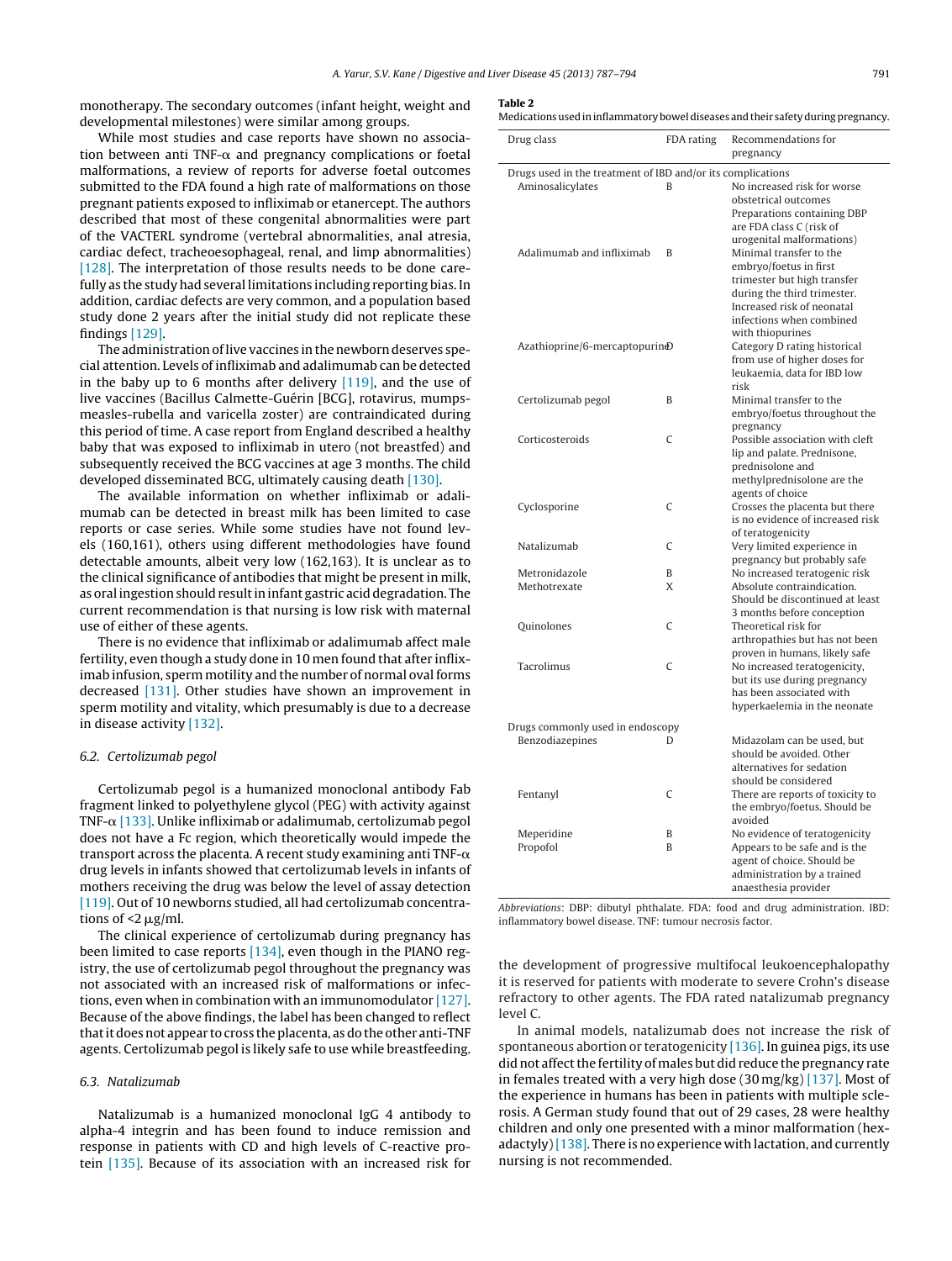#### <span id="page-5-0"></span>**Table 3**

Medications used in inflammatory bowel diseases and their safety during lactation.

| Drug class                    | Recommendations for lactation                                                                         |
|-------------------------------|-------------------------------------------------------------------------------------------------------|
| Aminosalicylates              | Excretion of aminosalicylate<br>metabolites is minor, and is considered<br>low risk for breastfeeding |
| Adalimumab and infliximab     | May be detected in breast milk in<br>insignificant amounts, nursing is low<br>risk with maternal use  |
| Azathioprine/6-mercaptopurine | Insignificant amounts if measured 4 h<br>after ingestion                                              |
| Certolizumab pegol            | Likely safe to use while nursing                                                                      |
| Corticosteroids               | The levels in breast milk are very low                                                                |
| Cyclosporine                  | Breastfeeding should be avoided as<br>drug detected in milk and can be<br>transferred to newborn      |
| Natalizumab                   | No data, currently not recommended<br>for nursing                                                     |
| Metronidazole                 | Can be detected in breast milk and<br>long-term exposure are not clear,<br>nursing not recommended    |
| Methotrexate                  | Excreted in breast milk and should not<br>be used while breastfeeding                                 |
| Quinolones                    | Limited data, likely safe but the<br>long-term exposure is unknown                                    |
| Tacrolimus                    | Is detectable in breast milk at very low<br>concentrations, likely safe                               |

#### **7. Conclusions**

Fertility and pregnancy in patients with IBD is a clinically important topic. Every woman with IBD with childbearing potential should be asked about her reproductive plans in order to provide appropriate education. The majority of pregnancies in IBD patients have good outcomes; however success can only be achieved after careful preconception preparation, assessment of risk factors, and close management and monitoring of both the disease and the health of the foetus. Women with quiescent IBD should not be discouraged from becoming pregnant, but need to be counselled and closely monitored throughout the pregnancy. Clinicians need to explain to the patients whether and how active disease could affect foetal growth and gestational outcome. The patients must be also informed about the potential effects of the medications with the majority considered of benefit during pregnancy and nursing to control inflammation [\(Tables](#page-4-0) 2 and 3). Considering the lack of controlled data for several important questions, treating physicians and patients need to make decisions considering the risks and benefits. The key message to the population of patients with IBD is that they can have children but pregnancy should be planned when the disease is controlled. Women should know that treatment using "safe" drugs must be continued during gestation in order to prevent disease flares that may be harmful to both them and the baby. Given that there is an increased risk for low birth weight and small for gestational age, consultation with a high-risk obstetrician should be strongly considered.

#### **Conflict of interest statement**

The author of the manuscript declares that there is no conflict of interest.

#### **References**

- [1] Molodecky NA, Soon IS, Rabi DM, et al. Increasing incidence and prevalence of the inflammatory bowel diseases with time, based on systematic review. Gastroenterology 2012;142, 46–54.e42.
- [2] Lakatos PL, Golovics PA, David G, et al. Has there been a change in the natural history of Crohn's disease? Surgical rates and medical management in a population-based inception cohort from Western Hungary between 1977–2009. American Journal of Gastroenterology 2012;107:579–88.
- [3] Toomey D, Waldron B. Family planning and inflammatory bowel disease: the patient and the practitioner. Family Practice, in [press](http://dx.doi.org/10.1093/fampra/cms035)
- [4] Selinger CP, Eaden J, Selby W, et al. Inflammatory bowel disease and pregnancy:lack of knowledge is associated with negative views. Journal of Crohn's and Colitis, in [press](http://dx.doi.org/10.1016/j.crohns.2012.09.010)
- [5] Evers JLH. Female subfertility. Lancet 2002;360:151–9.
- [6] Berek JS, Novak E. Berek & Novak's gynecology. 14th ed. Philadelphia: Lippincott Williams & Wilkins; 2007, p.1186.
- [7] Mountifield R, Bampton P, Prosser R, Muller K, Andrews JM. Fear and fertility in inflammatory bowel disease: a mismatch of perception and reality affects family planning decisions. Inflammatory Bowel Diseases 2009;15:720–5.
- [8] Mayberry JF, Weterman IT. European survey of fertility and pregnancy in women with Crohn's disease: a case control study by European collaborative group. Gut 1986;27:821–5.
- [9] Hudson M, Flett G, Sinclair TS, Brunt PW, Templeton A, Mowat NA. Fertility and pregnancy in inflammatory bowel disease. International Journal of Gynaecology and Obstetrics 1997;58:229–37.
- [10] Ørding Olsen K, Juul S, Berndtsson I, Oresland T, Laurberg S. Ulcerative colitis: female fecundity before diagnosis, during disease, and after surgery compared with a population sample. Gastroenterology 2002;122:15–9.
- [11] Olsen KO, Joelsson M, Laurberg S, Oresland T. Fertility after ileal pouchanal anastomosis in women with ulcerative colitis. British Journal of Surgery 1999;86:493–5.
- [12] Waljee A, Waljee J, Morris AM, Higgins PDR. Threefold increased risk of infertility: a meta-analysis of infertility after ileal pouch anal anastomosis in ulcerative colitis. Gut 2006;55:1575–80.
- [13] Rajaratnam SG, Eglinton TW, Hider P, Fearnhead NS. Impact of ileal pouchanal anastomosis on female fertility: meta-analysis and systematic review. International Journal of Colorectal Disease 2011;26:1365–74.
- [14] Fayez JA, Clark RR. Operative laparoscopy for the treatment of localized chronic pelvic-abdominal pain caused by postoperative adhesions. Journal of Gynecologic Surgery 1994;10:79–83.
- [15] Oresland T, Palmblad S, Ellström M, Berndtsson I, Crona N, Hultén L. Gynaecological and sexual function related to anatomical changes in the female pelvis after restorative proctocolectomy. International Journal of Colorectal Disease 1994;9:77–81.
- [16] Stephansson O, Larsson H, Pedersen L, et al. Crohn's disease is a risk factor for preterm birth. Clinical Gastroenterology and Hepatology 2010;8:509–15.
- [17] Cornish J, Tan E, Teare J, et al. A meta-analysis on the influence of inflammatory bowel disease on pregnancy. Gut 2007;56:830–7.
- [18] Naganuma M, Kunisaki R, Yoshimura N, et al. Conception and pregnancy outcome in women with inflammatory bowel disease: a multicentre study from Japan. Journal of Crohn's and Colitis 2011;5:317–23.
- [19] Stephansson O, Larsson H, Pedersen L, et al. Congenital abnormalities and other birth outcomes in children born to women with ulcerative colitis in Denmark and Sweden. Inflammatory Bowel Diseases 2011;17:795–801.
- [20] Dotan I, Alper A, Rachmilewitz D, et al. Maternal inflammatory bowel disease has short and long-term effects on the health of their offspring: a multicenter study in Israel. Journal of Crohn's and Colitis 2012, [http://dx.doi.org/10.1016/j.crohns.2012.08.012](dx.doi.org/10.1016/j.crohns.2012.08.012).
- [21] Bortoli A, Pedersen N, Duricova D, et al. Pregnancy outcome in inflammatory bowel disease: prospective European case–control ECCO-EpiCom study, 2003–2006. Alimentary Pharmacology and Therapeutics 2011;34:724–34.
- [22] Beaulieu DB, Kane S. Inflammatory bowel disease in pregnancy. Gastroenterology Clinics of North America 2011;40:399–413.
- [23] Hahnloser D, Pemberton JH, Wolff BG, et al. Pregnancy and delivery before and after ileal pouch-anal anastomosis for inflammatory bowel disease: immediate and long-term consequences and outcomes. Diseases of the Colon and Rectum 2004;47:1127–35.
- [24] Agret F, Cosnes J, Hassani Z, et al. Impact of pregnancy on the clinical activity of Crohn's disease. Alimentary Pharmacology and Therapeutics 2005;21:509–13.
- [25] Nwokolo CU, Tan WC, Andrews HA, Allan RN. Surgical resections in parous patients with distal ileal and colonic Crohn's disease. Gut 1994;35:220–3.
- [26] Riis L, Vind I, Politi P, et al. Does pregnancy change the disease course? A study in a European cohort of patients with inflammatory bowel disease. American Journal of Gastroenterology 2006;101:1539–45.
- [27] Kane S, Kisiel J, Shih L, Hanauer S. HLA disparity determines disease activity through pregnancy in women with inflammatory bowel disease. American Journal of Gastroenterology 2004;99:1523–6.
- [28] Caprilli R. European evidence based consensus on the diagnosis and management of Crohn's disease: special situations. Gut 2006;55:i36–58.
- [29] Cappell MS, Colon VJ, Sidhom OA. A study at 10 medical centers of the safety and efficacy of 48 flexible sigmoidoscopies and 8 colonoscopies during pregnancy with follow-up of fetal outcome and with comparison to control groups. Digestive Diseases and Sciences 1996;41:2353–61.
- [30] Cappell MS. Risks versus benefits of gastrointestinal endoscopy during pregnancy. Nature Reviews Gastroenterology & Hepatology 2011;8:610–34.
- [31] Cappell MS, Fox SR, Gorrepati N. Safety and efficacy of colonoscopy during pregnancy: an analysis of pregnancy outcome in 20 patients. Journal of Reproductive Medicine 2010;55:115–23.
- [32] Shergill AK, Ben-Menachem T, Chandrasekhara V, et al. Guidelines for endoscopy in pregnant and lactating women. Gastrointestinal Endoscopy 2012;76:18–24.
- [33] Ooi BS, Remzi FH, Fazio VW. Turnbull-Blowhole colostomy for toxic ulcerative colitis in pregnancy: report of two cases. Diseases of the Colon and Rectum 2003;46:111–5.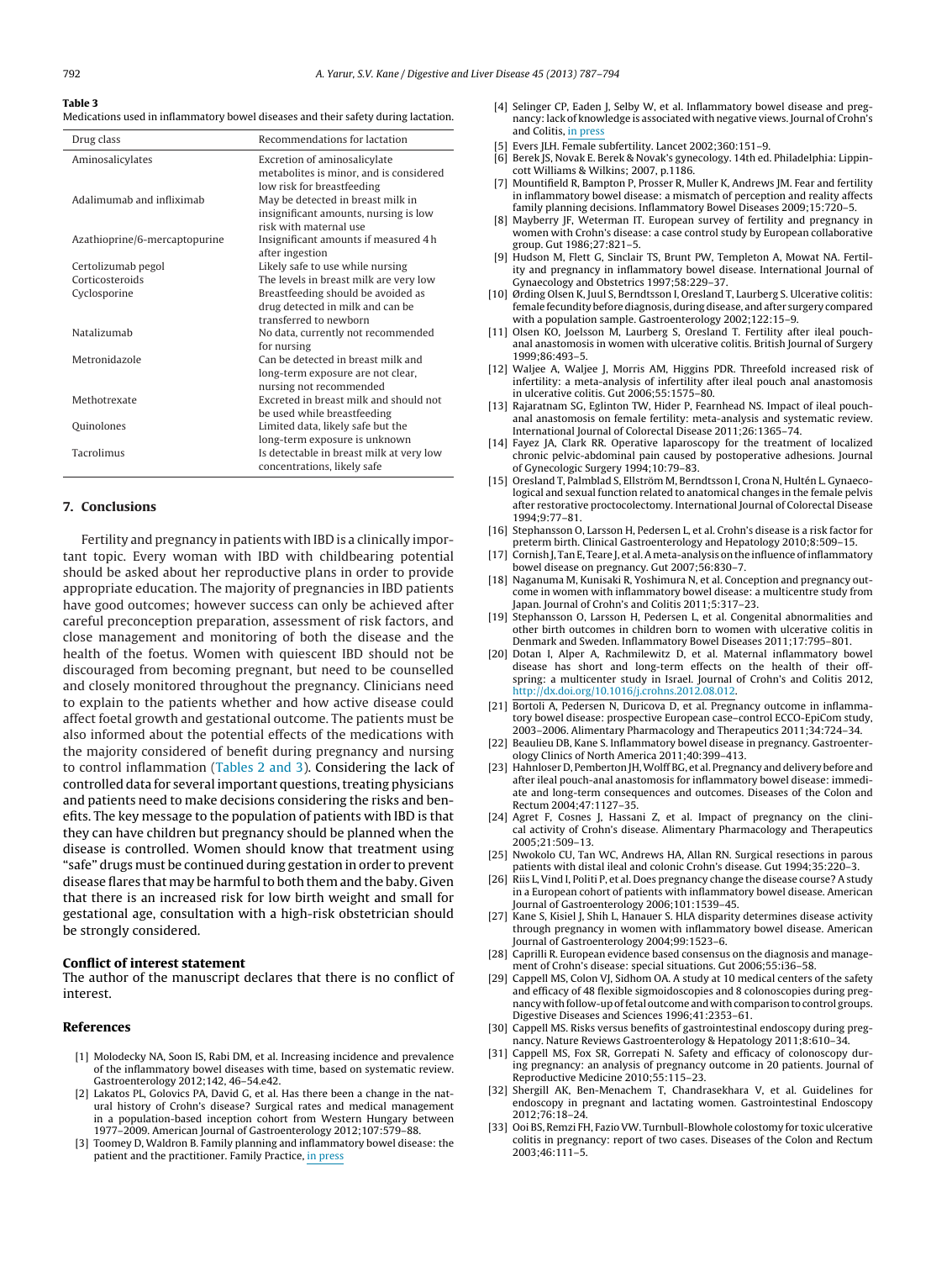- <span id="page-6-0"></span>[34] Kane S, Lemieux N. The role of breastfeeding in postpartum disease activity in women with inflammatory bowel disease. American Journal of Gastroenterology 2005;100:102–5.
- [35] Moffatt DC, Ilnyckyj A, Bernstein CN. A population-based study of breastfeeding in inflammatory bowel disease: initiation, duration, and effect on disease in the postpartum period. American Journal of Gastroenterology 2009;104:2517–23.
- [36] Matsui D. Adherence with drug therapy in pregnancy. Obstetrics and Gynecology International 2012;2012:1-5.
- [37] Julsgaard M, Nørgaard M, Hvas CL, Buck D, Christensen LA, Self-reported adherence to medical treatment prior to and during pregnancy among women with ulcerative colitis. Inflammatory Bowel Diseases 2010;17:1573–80.
- [38] Argüelles-Arias F, Castro-Laria L, Barreiro-de Acosta M, et al. Is safety infliximb during pregnancy in patients with inflammatory bowel disease? Revista Espanola de Enfermedades Digestivas 2012;104:59–64.
- [39] Nørgård B, Czeizel AE, Rockenbauer M, Olsen J, Sørensen HT. Populationbased case control study of the safety of sulfasalazine use during pregnancy. Alimentary Pharmacology and Therapeutics 2001;15:483–6.
- [40] Mogadam M, Dobbins WO, Korelitz BI, Ahmed SW. Pregnancy in inflammatory bowel disease: effect of sulfasalazine and corticosteroids on fetal outcome. Gastroenterology 1981;80:72–6.
- [41] Diav-Citrin O, Park YH, Veerasuntharam G, et al. The safety of mesalamine in human pregnancy: a prospective controlled cohort study. Gastroenterology 1998;114:23–8.
- [42] Hernández-Diaz S, Mitchell AA, Kelley KE, Calafat AM, Hauser R. Medications as a potential source of exposure to phthalates in the US population. Environmental Health Perspectives 2009;117:185–9.
- [43] Klotz U, Harings-Kaim A. Negligible excretion of 5-aminosalicylic acid in breast milk. Lancet 1993;342:618–9.
- [44] O'Moráin C, Smethurst P, Doré CJ, Levi AJ. Reversible male infertility due to sulphasalazine: studies in man and rat. Gut 1984;25:1078–84.
- [45] Delaere KP, Strijbos WE, Meuleman EJ. Sulphasalazine-induced reversible male infertility. Acta Urologica Belgica 1989;57:29–33.
- [46] Toovey S, Hudson E, Hendry WF, Levi AJ. Sulphasalazine and male infertility: reversibility and possible mechanism. Gut 1981;22:445–51.
- [47] Zelissen PM, van Hattum J, Poen H, Scholten P, Gerritse R, Velde te ER. Influence of salazosulphapyridine and 5-aminosalicylic acid on seminal qualities and male sex hormones. Scandinavian Journal of Gastroenterology 1988;23:1100–4.
- [48] Sartor RB. Therapeutic manipulation of the enteric microflora in inflammatory bowel diseases: antibiotics, probiotics, and prebiotics. Gastroenterology 2004;126:1620–33.
- [49] Khan KJ, Ullman TA, Ford AC, et al. Antibiotic therapy in inflammatory bowel disease: a systematic review and meta-analysis. American Journal of Gastroenterology 2011;106:661–73.
- [50] Rutgeerts P, Hiele M, Geboes K, et al. Controlled trial of metronidazole treatment for prevention of Crohn's recurrence after ileal resection. Gastroenterology 1995;108:1617–21.
- [51] Burtin P, Taddio A, Ariburnu O, Einarson TR, Koren G. Safety of metronidazole in pregnancy: a meta-analysis. American Journal of Obstetrics and Gynecology 1995;172:525–9.
- [52] Diav-Citrin O, Shechtman S, Gotteiner T, Arnon J, Ornoy A. Pregnancy outcome after gestational exposure to metronidazole: a prospective controlled cohort study. Teratology 2001;63:186–92.
- [53] Koss CA, Baras DC, Lane SD, et al. Investigation of metronidazole use during pregnancy and adverse birth outcomes. Antimicrobial Agents and Chemotherapy 2012;56:4800–5.
- [54] Passmore CM, McElnay JC, Rainey EA, D'Arcy PF. Metronidazole excretion in human milk and its effect on the suckling neonate. British Journal of Clinical Pharmacology 1988;26:45–51.
- Bar-Oz B, Moretti ME, Boskovic R, O'Brien L, Koren G. The safety of quinolones—a meta-analysis of pregnancy outcomes. European Journal of Obstetrics & Gynecology and Reproductive Biology 2009;143:75–8.
- [56] Berkovitch M, Pastuszak A, Gazarian M, Lewis M, Koren G. Safety of the new quinolones in pregnancy. Obstetrics and Gynecology 1994;84:535–8.
- [57] Larsen H, Nielsen GL, Schønheyder HC, Olesen C, Sørensen HT. Birth outcome following maternal use of fluoroquinolones. International Journal of Antimicrobial Agents 2001;18:259–62.
- [58] Loebstein R, Addis A, Ho E, et al. Pregnancy outcome following gestational exposure to fluoroquinolones: a multicenter prospective controlled study. Antimicrobial Agents and Chemotherapy 1998;42:1336–9.
- [59] Prantera C, Lochs H, Grimaldi M, Danese S, Scribano ML, Gionchetti P. Rifaximin-extended intestinal release induces remission in patients with moderately active Crohn's disease. Gastroenterology 2012;142, 473–81.e4.
- [60] Bay Bjørn A-M, Ehrenstein V, Holmager Hundborg H, Aagaard Nohr E, Toft Sørensen H, Nørgaard M. Use of corticosteroids in early pregnancy is not associated with risk of oral clefts and other congenital malformations in offspring. American Journal of Therapeutics 2012, [http://dx.doi.org/10.1097/MJT.0b013e3182491e02](dx.doi.org/10.1097/MJT.0b013e3182491e02).
- [61] Hviid A, Mølgaard-Nielsen D. Corticosteroid use during pregnancy and risk of orofacial clefts. Canadian Medical Association Journal 2011;183:796–804.
- [62] Gur C, Diav-Citrin O, Shechtman S, Arnon J, Ornoy A. Pregnancy outcome after first trimester exposure to corticosteroids: a prospective controlled study. Reproductive Toxicology 2004;18:93–101.
- [63] Carmichael SL, Shaw GM. Maternal corticosteroid use and risk of selected congenital anomalies. American Journal of Medical Genetics 1999;86:242–4.
- [64] Fraser FC, Sajoo A. Teratogenic potential of corticosteroids in humans. Teratology 1995;51:45–6.
- [65] Rodríguez Pinilla E, Martínez-Frías ML. Corticosteroids during pregnancy and oral clefts: a case–control study. Teratology 1998;58:2–5.
- [66] Østensen M, Förger F. Management of RA medications in pregnant patients. Nature Reviews Rheumatology 2009;5:382–90.
- [67] Beaulieu DB, Ananthakrishnan AN, Issa M, et al. Budesonide induction and maintenance therapy for Crohn's disease during pregnancy. Inflammatory Bowel Diseases 2009;15:25–8.
- [68] Beitins IZ, Bayard F, Ances IG, Kowarski A, Migeon CJ. The transplacental passage of prednisone and prednisolone in pregnancy near term. Journal of Pediatrics 1972;81:936–45.
- [69] Khan KJ, Dubinsky MC, Ford AC, Ullman TA, Talley NJ, Moayyedi P. Efficacy of immunosuppressive therapy for inflammatory bowel disease: a systematic review and meta-analysis. American Journal of Gastroenterology 2011;106:630–42.
- [70] Matalon ST, Ornoy A, Lishner M. Review of the potential effects of three commonly used antineoplastic and immunosuppressive drugs (cyclophosphamide, azathioprine, doxorubicin on the embryo and placenta). Reproductive Toxicology 2004;18:219–30.
- [71] Polifka JE, Friedman JM. Teratogen update: azathioprine and 6 mercaptopurine. Teratology 2002;65:240–61.
- [72] de Boer NKH, Jarbandhan SVA, de Graaf P, Mulder CJJ, van Elburg RM, van Bodegraven AA. Azathioprine use during pregnancy: unexpected intrauterine exposure to metabolites. American Journal of Gastroenterology 2006;101:1390–2.
- [73] Francella A, Dyan A, Bodian C, Rubin P, Chapman M, Present DH. The safety of 6-mercaptopurine for childbearing patients with inflammatory bowel disease: a retrospective cohort study. Gastroenterology 2003;124:9–17.
- [74] Moskovitz DN, Bodian C, Chapman ML, et al. The effect on the fetus of medications used to treat pregnant inflammatory bowel-disease patients. American Journal of Gastroenterology 2004;99:656–61.
- [75] Langagergaard V, Pedersen L, Gislum M, Nørgård B, Sørensen HT. Birth outcome in women treated with azathioprine or mercaptopurine during pregnancy: a Danish nationwide cohort study. Alimentary Pharmacology and Therapeutics 2006;25:73–81.
- [76] Alstead EM, Ritchie JK, Lennard-Jones JE, Farthing MJ, Clark ML. Safety of azathioprine in pregnancy in inflammatory bowel disease. Gastroenterology  $1990.99.443 - 6$
- [77] Coelho J, Beaugerie L, Colombel JF, et al. Pregnancy outcome in patients with inflammatory bowel disease treated with thiopurines: cohort from the CESAME Study. Gut 2011;60:198–203.
- [78] Akbari M, Shah S, Velayos FS, Mahadevan U, Cheifetz AS. Systematic review and meta-analysis on the effects of thiopurines on birth outcomes from female and male patients with inflammatory bowel disease. Inflammatory Bowel Diseases 2013;19:15–22.
- [79] Shim L, Eslick GD, Simring AA, Murray H, Weltman MD. The effects of azathioprine on birth outcomes in women with inflammatory bowel disease (IBD). Journal of Crohn's and Colitis 2011;5:234–8.
- [80] Nørgård B, Pedersen L, Fonager K, Rasmussen SN, Sørensen HT. Azathioprine, mercaptopurine and birth outcome: a population-based cohort study. Alimentary Pharmacology and Therapeutics 2003;17:827–34.
- [81] Zlatanic J, Korelitz BI, Rajapakse R, et al. Complications of pregnancy and child development after cessation of treatment with 6-mercaptopurine for inflammatory bowel disease. Journal of Clinical Gastroenterology 2003;36:303–9.
- [82] Cleary BJ, Källén B. Early pregnancy azathioprine use and pregnancy outcomes. Birth Defects Research Part A: Clinical and Molecular Teratology 2009;85:647–54.
- [83] Christensen LA, Dahlerup JF, Nielsen MJ, Fallingborg JF, Schmiegelow K. Azathioprine treatment during lactation.Alimentary Pharmacology and Therapeutics 2008;28:1209–13.
- [84] Angelberger S, Reinisch W, Messerschmidt A, et al. Long-term follow-up of babies exposed to azathioprine in utero and via breastfeeding. Journal of Crohn's and Colitis 2011;5:95–100.
- [85] McLeod HL, Krynetski EY, Wilimas JA, Evans WE. Higher activity of polymorphic thiopurine S-methyltransferase in erythrocytes from neonates compared to adults. Pharmacogenetics 1995;5:281–6.
- [86] Rajapakse RO, Korelitz BI, Zlatanic J, Baiocco PJ, Gleim GW. Outcome of pregnancies when fathers are treated with 6-mercaptopurine for inflammatory bowel disease. American Journal of Gastroenterology 2000;95: 684–8.
- [87] Teruel C, Román AL-S, Bermejo F, et al. Outcomes of pregnancies fathered by inflammatory bowel disease patients exposed to thiopurines. American Journal of Gastroenterology 2010;105:2003–8.
- [88] Hoeltzenbein M, Weber-Schoendorfer C, Borisch C, Allignol A, Meister R, Schaefer C. Pregnancy outcome after paternal exposure to azathioprine/6 mercaptopurine. Reproductive Toxicology 2012;34:364–9.
- [89] Dejaco C, Mittermaier C, Reinisch W, et al. Azathioprine treatment and male fertility in inflammatory bowel disease. Gastroenterology 2001;121:1048–53.
- [90] Lloyd ME, Carr M, McElhatton P, Hall GM, Hughes RA. The effects of methotrexate on pregnancy, fertility and lactation. Quarterly Journal of Medicine 1999;92:551–63.
- [91] Johns DG, Rutherford LD, Leighton PC, Vogel CL. Secretion of methotrexate into human milk. American Journal of Obstetrics and Gynecology 1972;112:978–80.